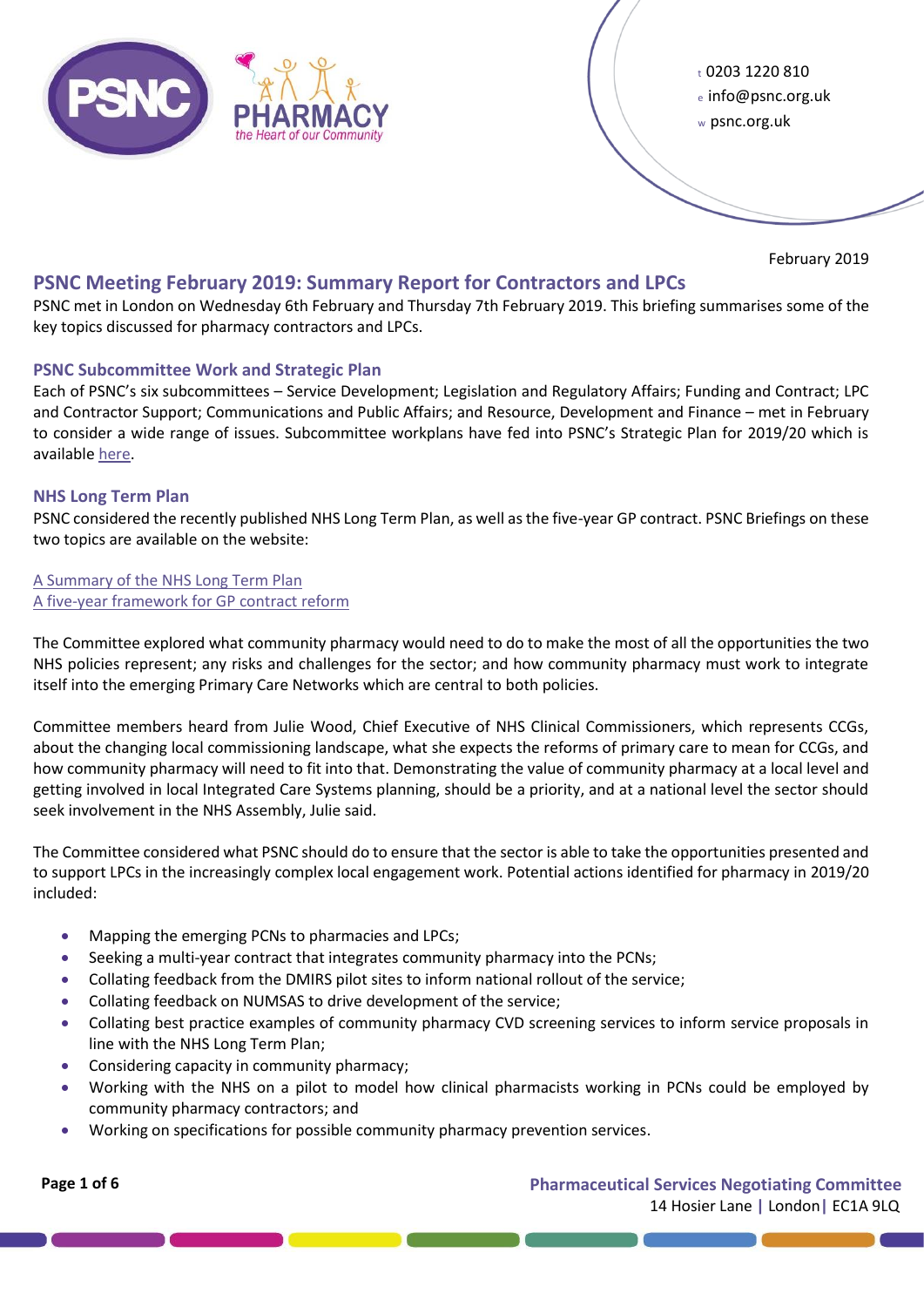

Much of this work will be a priority for all the national pharmacy organisations and PSNC will work with them to coordinate efforts.

#### **Brexit Preparations**

PSNC is continuing to support the Department of Health and Social (DHSC) in its contingency planning to ensure the continuity of the supply of medicines even in a possible no-deal Brexit scenario. PSNC's work includes representing pharmacy on official working groups; leading the community pharmacy Brexit Forum (which brings together representatives from across the sector and the wider supply chain to consider issues and to discuss progress and planning with DHSC); and briefing national media journalists who are interested in this topic.

PSNC considered in particular the DHSC Operational Readiness Guidance which all community pharmacy contractors must be familiar with. A PSNC Briefing is available on this topic and contractors are asked to ensure that they have working through the briefing and taken any necessary actions.

#### [Key actions for pharmacy contractors to prepare for a no-deal exit from the EU](https://psnc.org.uk/contract-it/psnc-briefings-pharmacy-contract-and-it/psnc-briefing-005-19-key-actions-for-pharmacy-contractors-to-prepare-for-a-no-deal-exit-from-the-eu/)

Community pharmacies can find a range of resources, and all the latest updates on PSNC's work on Brexit, on our Brexit page: [psnc.org.uk/Brexit](http://psnc.org.uk/brexit) The page includes the operational readiness guidance for contractors along with communications resources to help pharmacies to talk to patients about medicine supply and to support LPCs with any local media queries or conversations with CCGs.

#### **Serious Shortage Protocols**

PSNC also considered Serious Shortage Protocols (SSPs) which are pharmacy protocols which may now legally be introduced by DHSC in the event of a serious shortage of a medicine in the UK. SSPs will only apply to the specific medicine that is in short supply, and they are likely to set out what actions pharmacies can take to help patients presenting with prescriptions for that medicine. Actions may include providing an alternative strength or formulation, or, in some cases, a clinically suitable alternative medicine.

There are many complexities yet to be resolved and PSNC considered in particular:

- The need to press for pharmacies to be fairly remunerated for any additional workload or responsibilities associated with SSPs;
- Options for endorsement and payment where pharmacies supply medicines under SSPs;
- The need for clear communications to patients and GPs about SSPs, and for these to be backed by the NHS;
- The need for guidance for contractors on SSPs; and
- Options for communications cascades so that pharmacies can easily see which SSPs are in force at any given time – PSNC will prepare a section of its website for this, as well as exploring whether PharmOutcomes or PMR alerts could also be used for this.

PSNC will continue to work with DHSC on the implementation of SSPs and will issue further information for contractors, including a briefing on SSPs, on the PSNC website.

### **Pharmacy Funding and Margin**

As negotiations on future funding have not yet begun, it is expected that PSNC will need to negotiate an interim arrangement with DHSC, and preparations for that work have commenced. PSNC is pressing for a multi-year funding settlement for community pharmacy in line with that agreed for GPs, and we would like to begin negotiations on future funding as soon as possible, but progress has been held up by Brexit contingency planning in DHSC.

<u> 1980 - Johann Stein, marwolaethau a bhann an Amhair Aonaichte an Aonaichte an Aonaichte an Aonaichte an Aonaich</u>

**Page 2 of 6 Pharmaceutical Services Negotiating Committee** 14 Hosier Lane **|** London**|** EC1A 9LQ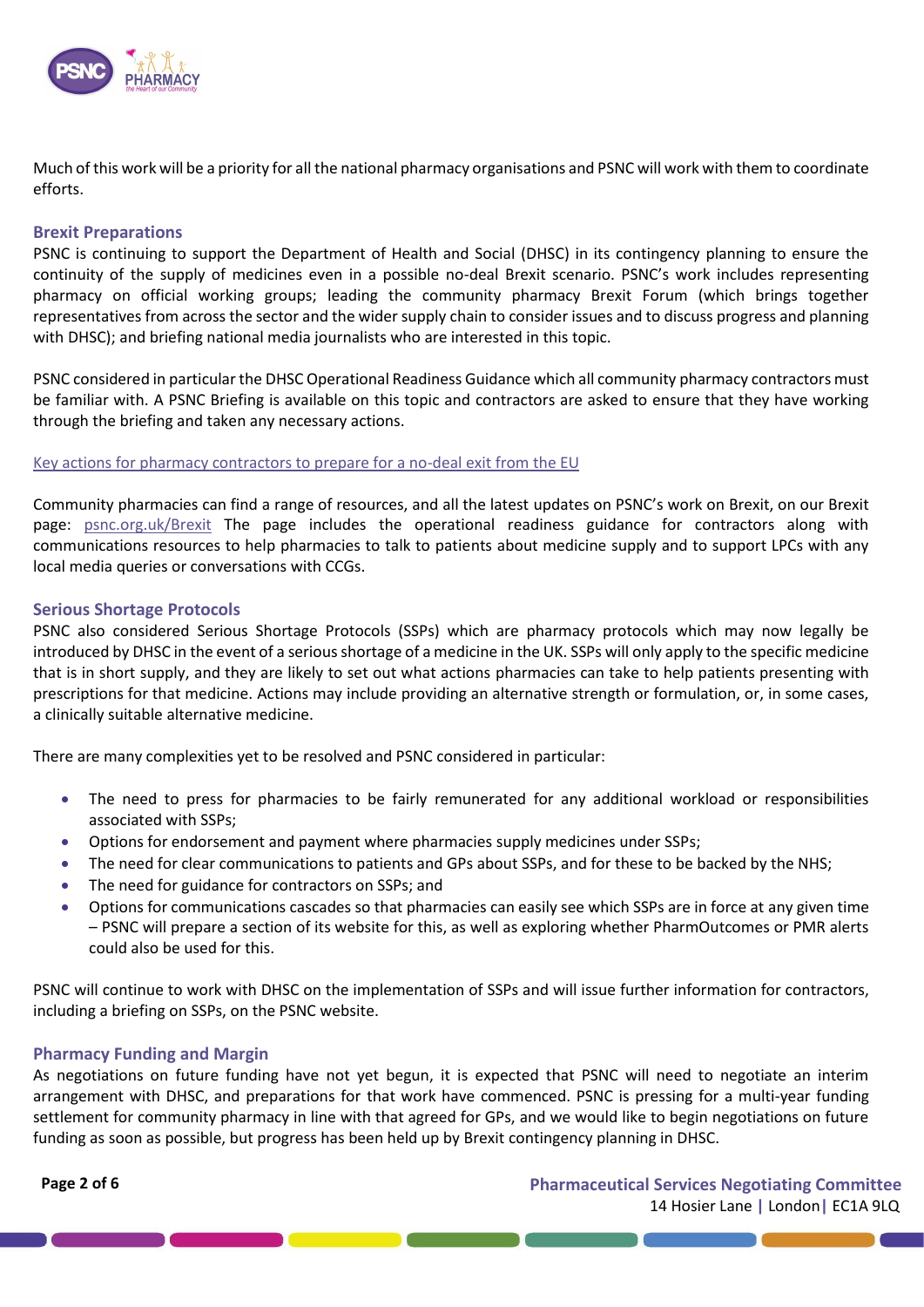

The Funding and Contract Subcommittee, as well as PSNC in full Committee, spent time considering the emerging Margin Survey results for 2017/18 and preparing for the upcoming negotiations with DHSC about the results. Each year the results of the survey are subjected to careful analysis by both sides, and this is followed by discussions to reach agreement on a final result and any changes to Category M prices that are needed. The analysis available so far will be the subject of future negotiations and as such remains confidential. PSNC is keen to have this negotiation as part of the wider conversations on future community pharmacy funding.

## **Developments to the Margins Survey Methodology**

PSNC is working with DHSC to develop the methodology for the annual Margins Survey. PSNC's objectives are to make changes to the methodology that allow quicker assessments and corrections of margin delivery, which could help to smooth delivery of margin to pharmacy contractors over the course of each year. We would also like to be able to have a quicker read on the impact of price concession drugs. DHSC will also have its own objectives for changes to the Margins Survey, the implications of which will need to be considered carefully.

# **Reimbursement and Price Concessions**

The Funding and Contract Subcommittee considered the ongoing reports of medicine shortages and the increasing number of price concessions that have been granted since November 2018. PSNC has expressed its concerns about this topic strongly to DHSC and this was also raised in a [letter to Dr Sarah Wollaston MP,](https://www.parliament.uk/documents/commons-committees/Health/Correspondence/2017-19/Correspondence-from-PSNC-regarding-Pharmacies-and-Brexit-07-12-18.pdf) Chair of the Health and Social Care Select Committee. PSNC has proposed some changes which might improve price setting, such as rolling prices over for more than one month where large numbers of shortages persist.

PSNC has continued to work with the British Medical Association and the Dispensing Doctors' Association on a joint paper setting out our shared principles for a new reimbursement system. The intention is now to share the paper with the NHS, to pre-empt discussions on the topic. The principles set out objectives such as aligning incentives across the system; achieving fairer distribution of margin to all dispensing contractors; and minimising dispensing at a loss.

### **Quality Payments**

The LPC and Contractor Support Subcommittee considered the progress being made by contractors on meeting the criteria for the Quality Payments Scheme (QPS). A great many communications and resources have been published to support contractors in meeting the QPS criteria, including a [recent article in C+D](https://www.chemistanddruggist.co.uk/feature/guide-to-quality-payments-criteria) reminding contractors about the need to meet the four gateway criteria. To ensure that they receive all the latest PSNC guidance on the QPS, contractors are advised to sign up for PSNC's emails at: [psnc.org.uk/email](https://psnc.org.uk/email)

The Service Development Subcommittee also spent time considering how the QPS might develop in the future. NHS priorities – including to relieve pressure on urgent care, support integration, reduce harm associated with medicines, improve awareness of mental health issues and promote health and wellbeing – were considered along with the feasibility for community pharmacy of various options, as well as the impact that any possible developments would have. This is likely to be the subject of future negotiations, but anyone with ideas on how the QPS could develop in the future is invited to share ideas with PSNC by emailin[g services.team@psnc.org.uk](mailto:services.team@psnc.org.uk)

### **Flu Vaccinations**

Despite the complexity this year of implementing differential vaccines for different vaccine target groups, the flu vaccination season appears to have gone well and community pharmacy is on track to vaccinate more people than in 2017/18. An NHS England working group, of which PSNC and the British Medical Association are members, has reviewed the challenges of this season and the learning which should be applied to future years. The collaborative working between all partners that occurred this year to tackle the challenges with the implementation of differential vaccine choices will continue in future seasons.

<u> De Carlos de Carlos de Carlos de Carlos de Carlos de Carlos de Carlos de Carlos de Carlos de Carlos de Carlos d</u>

**Page 3 of 6 Pharmaceutical Services Negotiating Committee** 14 Hosier Lane **|** London**|** EC1A 9LQ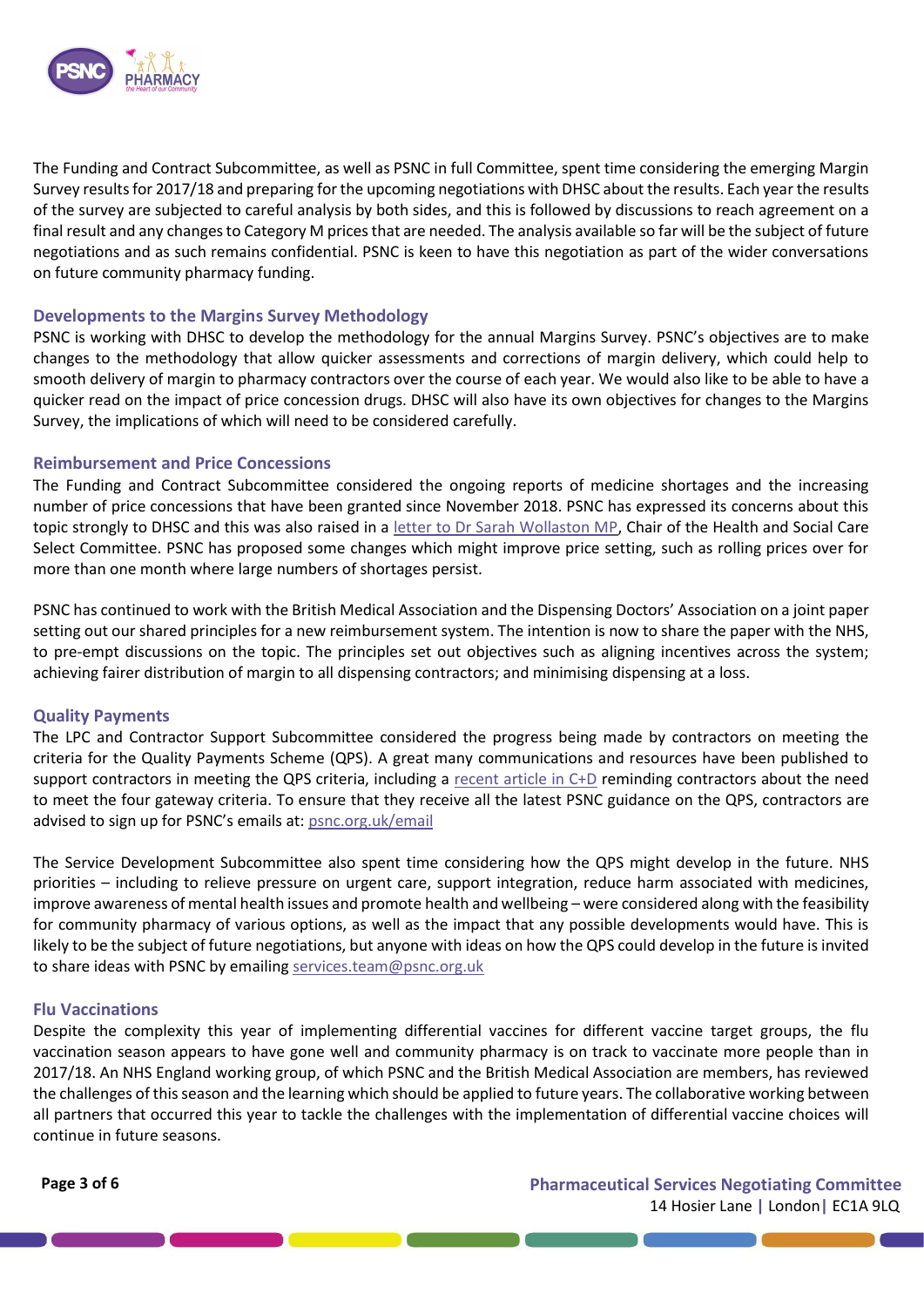

The Service Development Subcommittee considered the current flu vaccination service requirements and whether there were any changes which PSNC should seek to negotiate for inclusion within the 2019/20 service. PSNC expects to start negotiations on the service for 2019/20 shortly.

#### **Pharmacy IT and FMD**

Most GP surgeries are expected to go live with the NHS App between April and June 2019, and PSNC is continuing to work with the NHS App team to influence its future functionality, e.g. so that patients could set EPS nominations via the app.

PSNC has been liaising with NHS Digital on community pharmacy apps included within the NHS Apps Library, and the next round of Digital Assessment Questions (which are used by NHS Digital to assess whether an App can be entered into its library) will include some additional pharmacy specific questions. Dialogue with NHS Digital on this topic is ongoing.

EPS Phase 4 is now being piloted in four sites (within Greater Manchester, Essex, south-east London and Devon) and PSNC is supporting the pilots to identify learnings from the pharmacies involved.

PSNC has continued to work with NHS Digital and DHSC on the Real-Time Exemption Checking project and it is hoped that piloting of this will begin in several pharmacies shortly.

The UK Community Pharmacy FMD Working Group has issued further guidance to pharmacies ahead of the FMD implementation deadline and these can be viewed on th[e FMD Source](https://fmdsource.co.uk/) website (which PSNC developed and maintains on behalf of the working group). PSNC considered a draft cost model for FMD which will be used in negotiations with DHSC in due course.

#### **PSNC Guidance, Webinars and Toolkits**

Since the last PSNC meeting, a wide range of resources and guidance for community pharmacy contractors and their teams have been produced and are available on the PSNC website. Particular highlights have included resources on Quality [Payments;](https://psnc.org.uk/services-commissioning/essential-services/quality-payments/) a [webinar](https://psnc.org.uk/psncs-work/our-events/register-your-interest-in-our-webinar/prescription-charge-exemptions-and-switching-webinar/) on prescription charge exemptions and switching; the [Data Security and Protection Toolkit Briefings](https://psnc.org.uk/our-news/completing-the-data-and-security-ig-protection-toolkit/) and associated [webinar;](https://psnc.org.uk/psncs-work/our-events/register-your-interest-in-our-webinar/data-security-and-protection-ig-toolkit-workshop/) and information and resources associated wit[h Brexit.](http://www.psnc.org.uk/Brexit)

Priorities for further communications and guidance in 2019 will include:

- Helping contractors to understand the wider environment in which they are working;
- Reviewing communications to ensure that PSNC and LPCs are not duplicating efforts;
- Considering whether the supply problem reporting process could be improved; and
- Capturing and promoting positive stories about community pharmacy.

#### **Community Pharmacy Technology Working Party**

PSNC is keen to explore how community pharmacy can make the most of the opportunities that new technologies present, such as automation in the dispensing process. To help take forward this work, the Legislation and Regulatory Affairs Subcommittee agreed to the formation of a PSNC Technology Working Party. The working party will bring together a range of experts with appropriate knowledge of current and future technological developments relevant to community pharmacy to help PSNC with policy on technology related issues.

#### **Joint Pharmacy Communications Work**

PSNC has a new Communications and Public Affairs Subcommittee which met for the first time in February. The subcommittee is keen that community pharmacy works together to ensure that it is talking to external stakeholders with a unified voice, wherever possible, and it was pleased to note that the communications teams of the national pharmacy

<u> a seu de la companya de la companya de la companya de la companya de la companya de la companya de la companya </u>

**Page 4 of 6 Pharmaceutical Services Negotiating Committee** 14 Hosier Lane **|** London**|** EC1A 9LQ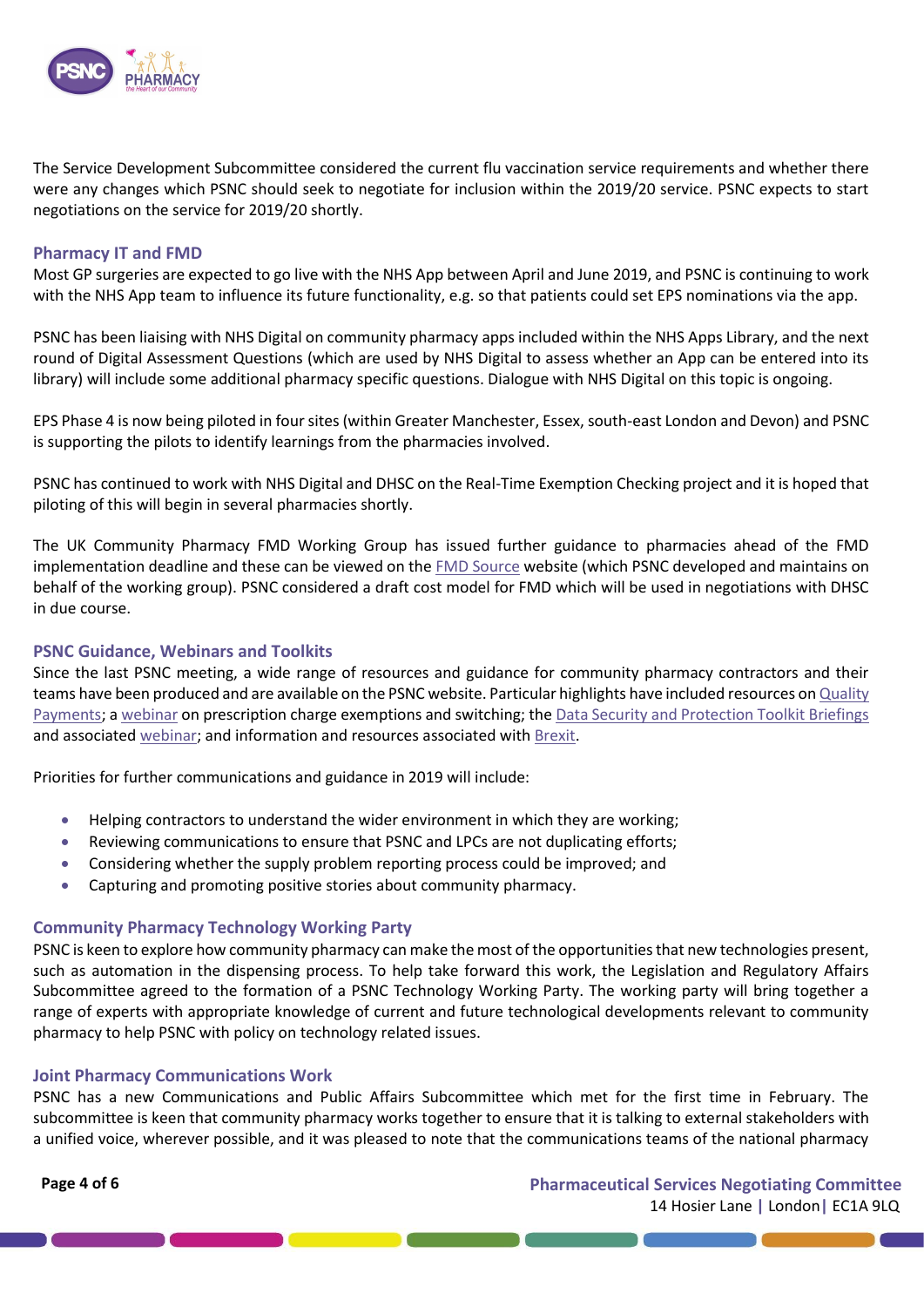

organisations have agreed to a framework for this work throughout 2019. The teams will work together on briefings for MPs, a Parliamentary event, collecting positive pharmacy case studies and work with the national media.

# **Provider Companies**

PSNC, working with external legal advisors, has previously provided template documentation to help with the setting up of local provider companies which could bid for and deliver local pharmacy services. The intention is that these companies could bid for services which would then be delivered in local community pharmacies. LPCs have faced a number of difficulties in putting the documentation into action and setting up provider companies, and as such PSNC is now working on revised templates which should help them with this.

The intentions of the changes are to make community pharmacy provider companies:

- Easier to manage as companies;
- More inclusive including as many independent, AIMp and CCA companies as possible;
- Ensure that community pharmacy is represented as a provider in emerging NHS structures; and
- Ensure that LPCs remain within their statutory remit.

Changes to the Articles include additions to allow the appointment of observers to the Board; to avoid the need for an annual general meeting to reappoint contractor Directors; to make affiliate membership available to all contractors in the Region; and to make clear that the provider company acts for all contractors in the designated area and that it may provide services designed by the LPC.

The drafts are subject to consultation with AIMp and the CCA companies but will be shared with LPCs as soon as possible.

## **LPC Self-Evaluation and Dashboard**

PSNC provides an LPC self-evaluation to help LPCs to assess their performance. In an extension to this, PSNC will now work, with a small group of LPC members and officers, on a dashboard which will allow LPCs to provide their contractors with an at a glance summary the LPC's financial situation, staffing levels, and other key information to help assess their ability to deliver the local engagement work that is becoming even more crucial to community pharmacy.

### **Pastoral Support**

PSNC members have recognised the increasing pressure on pharmacists which is leading to stress and associated health problems, for some. The Committee wanted to offer some support for pharmacists and so considered a proposal to work with the charity Pharmacist Support. The charity offers pastoral support and free wellbeing workshops for pharmacists on topics such as wellbeing, stress management and building resilience. Details of these workshops and how pharmacists can apply for events to be held in their localities will be shared via the PSNC website and with LPCs.

### **Parliamentary Work and the All-Party Pharmacy Group (APPG)**

The Communications and Public Affairs Subcommittee considered PSNC's ongoing Parliamentary work, including to engage with MPs about medicines supply and Brexit, and to support the members of the All-Party Pharmacy Group (APPG). Engagement with MPs is now needed on the NHS Long Term Plan and how community pharmacy can support it, and PSNC will look to produce a briefing to support this and to help any conversations that LPCs may also be having with their local MPs.

### **Consultation Responses**

The subcommittees considered PSNC's responses and initial input to a number of current and upcoming consultations including:

**Page 5 of 6 Pharmaceutical Services Negotiating Committee** 14 Hosier Lane **|** London**|** EC1A 9LQ